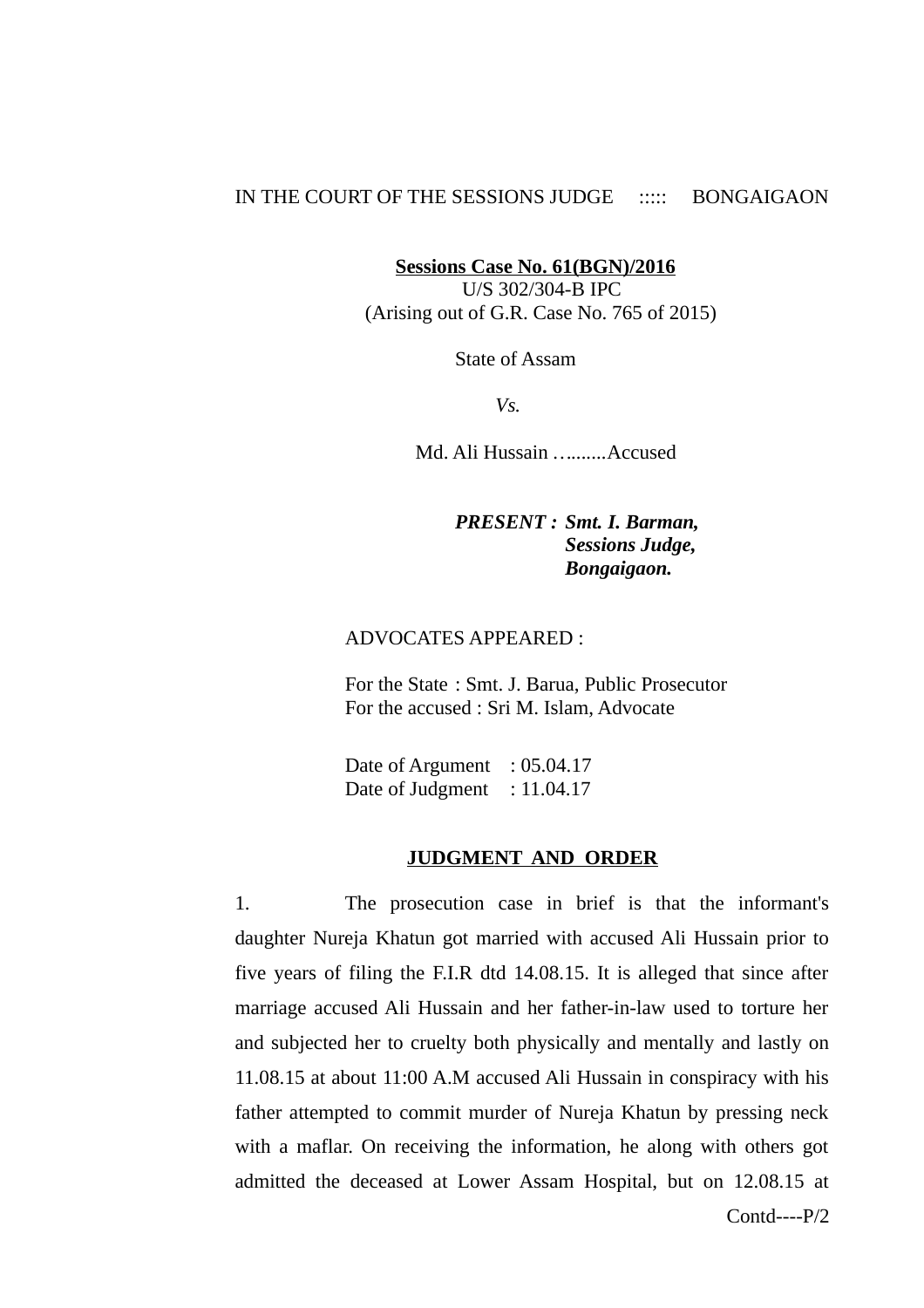around 8:00 A.M she died.

2. On receipt of the FIR from Nur Hussain, the I/C, North Bongaigaon P.P. made the GDE No. 378 dtd. 14.08.15 and forwarded the same to the O/C, Bongaigaon P.S. Accordingly, the O/C, Bongaigaon P.S. registered a case being Bongaigaon P.S. Case No. 660/2015 U/S 304(B)/34 IPC dtd 14.08.15 and launched investigation of the case. The Investigating Officer visited the place of occurrence, recorded the statement of the witnesses including the informant, sent the dead body of the deceased for autopsy and at the close of investigation submitted charge sheet against the accused Ali Hussain U/S *302 IPC.*

3. On appearance of accused Ali Hussain, after observing required formalities, the Learned CJM, Bongaigaon vide order dtd. 30.05.16 committed the case to the Court of Session, Bongaigaon, being the offense U/S *302 IPC* exclusively triable by the Court of Session.

4. After commitment, on going through the police report furnished under section 173 CrPC and hearing both sides, having find a prima facie case, charge was framed against the accused person Ali Hussain U/S 302 IPC. The accused person pleaded innocence when charge was read over and explained to him and claimed for the trial.

# 5. POINT FOR DETERMINATION:

*i. Whether the accused on 11.08.15 at about 11:00 A.M at No.3 Nachanguri under Bongaigaon P.S with intent to murder his wife pressed her neck by a muflar due to which she died on 12.08.15?* 

:::2:::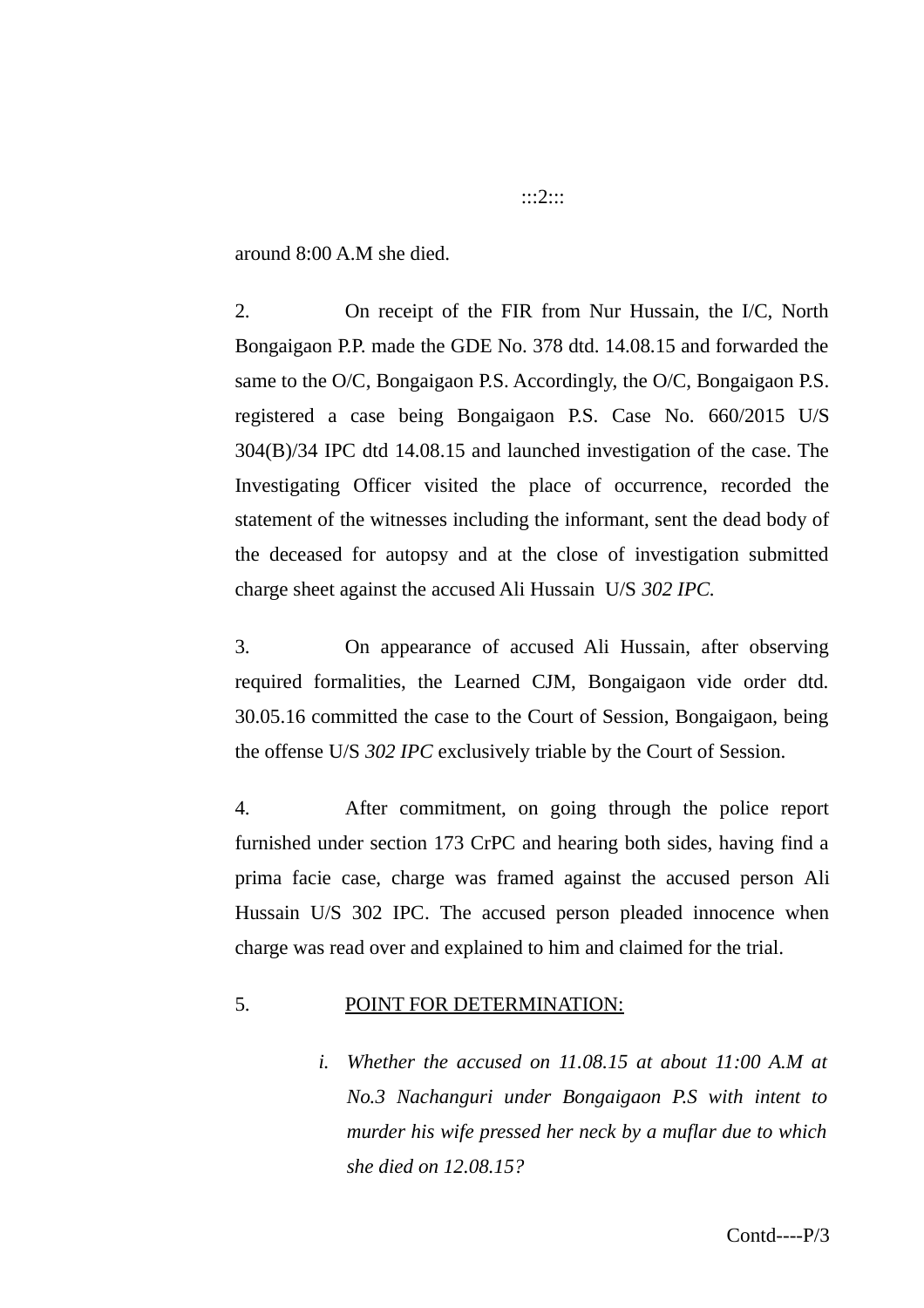*ii. Whether the death of Nureja Khatun the wife of the accused Ali Hussain was caused otherwise under normal circumstance within seven years of her marriage with the accused and before her death she was subjected to cruelty with demand for dowry?*

6. In this case to bring home the charge against the accused person, prosecution side examined as many as 10 (ten) witnesses. In statement U/S 313 CrPC the accused denied all the allegation levelled against him and adduced no evidence. I also heard argument of both sides.

## DISCUSSION, DECISION AND REASONS THEREOF**:**

7. At the very out set, I would like to scrutinize the evidence on record for the purpose of adjudicating the charge against the accused.

8. PW1 Jeherul Islam deposed that deceased Nureja Khatun got married with accused Ali Hussain four years earlier and out of the wedlock a female child was born. According to him, on the day of incident at 12 noon while he was in cultivation, hearing halla, when he came, found deceased Nureja Khatun hanging with a muflar within the house of the accused. Then finding her alive, she was taken to Majgaon Hospital from where on being referred she was admitted at Lower Assam Hospital but later on, he heard that Nureja died. After death, the dead body of Nureja was taken to the house of the informant Nur Hussain and buried the dead body. Thereafter, the villagers had beaten the accused and his father. He further stated that some days ago, he heard that the deceased picked up quarrel with the accused suspecting him of having

Contd----P/4

### :::3:::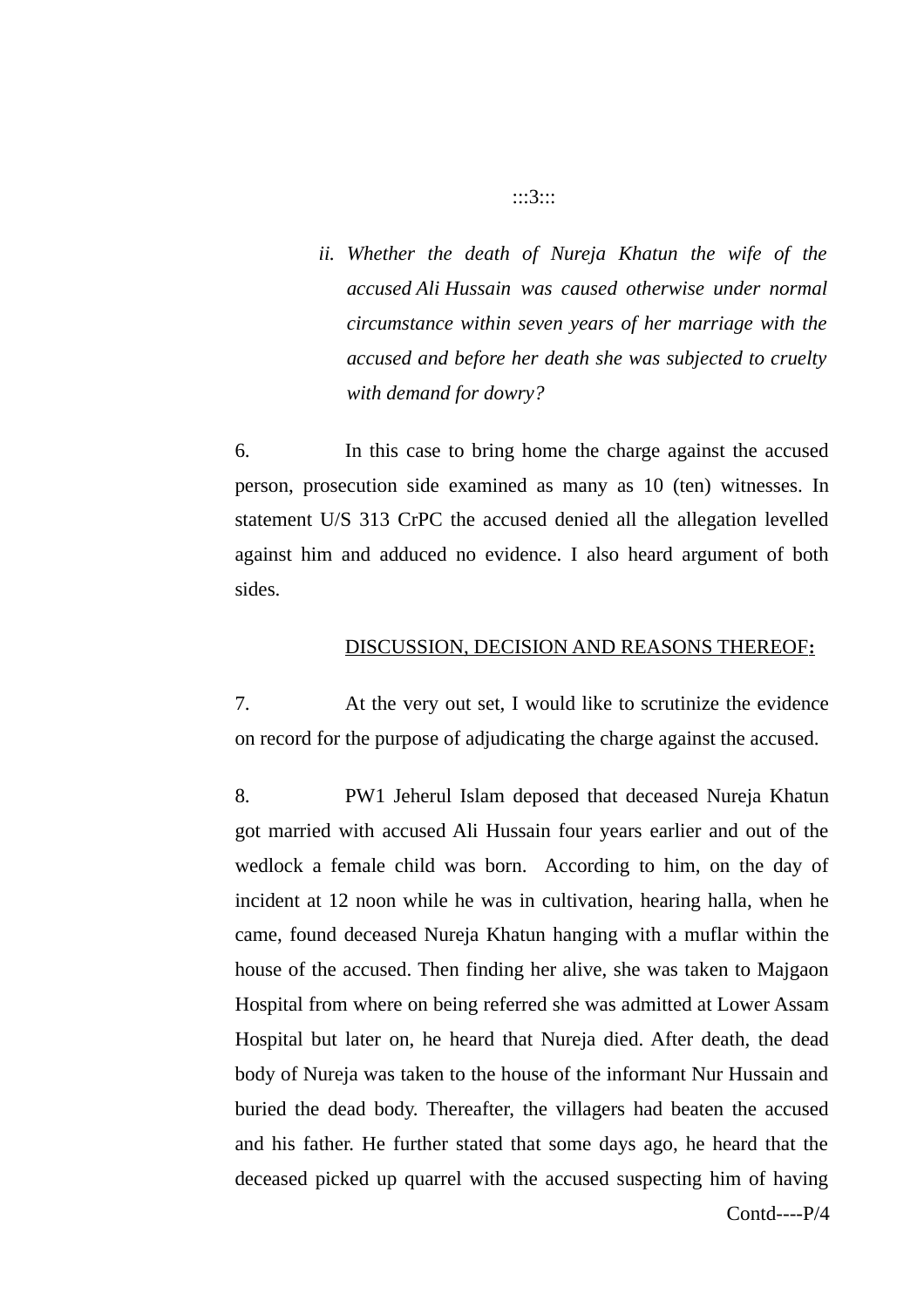relation with her brother's wife and thereafter Nureja came to her parental house. During cross he stated that prior to the incident, he never had seen any quarrel between the accused and the deceased, but only one day a quarrel took place between them in the parental house of the deceased on suspicion of having illicit relation between the accused and the brother's wife of the deceased. He further stated that for suspecting the accused, the mother of the deceased scolded her and then the deceased told her mother that she would die after leaving her parental house and then they could bury her body in her parental house. According to him, after having quarrel with mother, Nureja committed suicide.

9. PW2 Jaheda Bibi the mother-in-law of the victim deposed that on the day of incident at about 10:30 A.M while she along with her husband, her son accused Ali Hussain with two labours were working in jute cultivation, then Nureja coming there requested the accused to go with her to the hospital but at that time as he was busy in working, hence, accused asked Nureja to go with her mother i.e PW2 but, then Nureja refused and entered into the house. After some time when her (PW2) daughter Manju Khatun entered into the room, found Nureja hanging and raised alarm. Immediately, they rushed and had seen Nureja hanging by fastening with a muflar from the bamboo roof of the house. Thereafter, they brought down Nureja and took her to Majgaon Hospital and on being informed, the parents of Nureja admitted her at Lower Assam Hospital but she died there. After her death, the dead body of Nureja was taken to her father's house and then they filed this case. During cross she stated that the accused and the deceased though resided together along with them but they took food separately. According to her, there was no

:::4:::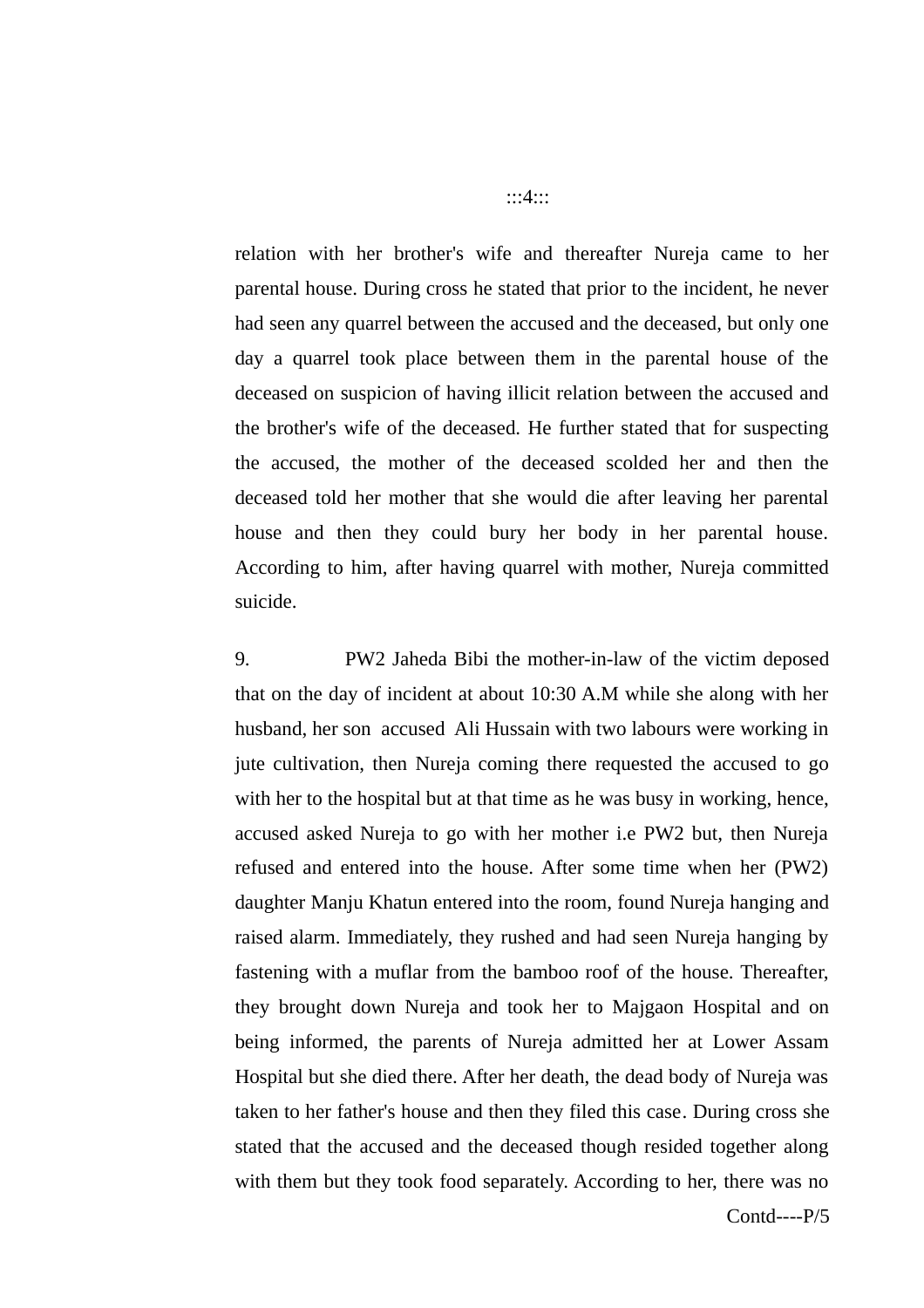dispute between the accused and the deceased and they resided peacefully. She admitted that about one week ago of the incident, the brother-in-law of the accused took the accused and Nureja to his house for 'Naiyar' and they stayed there for 3/4 days. During that period Nureja scolded the accused for which Nureja's mother objected and then Nureja by crying left her parental house saying that for scolding her, she would die and they could bury her body in their mother's house. Thereafter, Nureja committed suicide.

10. PW3 Dr. Puspendu Das the Medical Officer deposed that on 12.08.15 at about 3:55 P.M he conducted the autopsy on the dead body of deceased Nureja Khatun and found as follows:-

**External Appearance:- A medium build female dead body,** fair complexioned, long black hair, aged about 30 years, not emaciated and not decomposed, rigor mortis seen in upper limb.

Wounds- position and character:-nil; Bruise – position, size and nature:- nil; Mark of ligature on next dissection etc.:- A ligature mark in front of neck, oblique and above the level of thyroid cartilage seen. On dissection congestion of neck tissue with pale ares underneath the ligature mark.

Cranium and Spinal Canal:- 1. Scalp, skull, vertebrae – intact. 2. Membrane – intact  $\&$  congested. 3. Brain and spinal cord – multiple pale area surrounded by red area found in the brain substance (area of Cerebral infract).

Thorax: 1. Walls, ribs and cartilages  $-$  intact. 2. pleurae  $$ intact and congested. 3. Larynx and trachea – intact and congested and Contd----P/6

:::5:::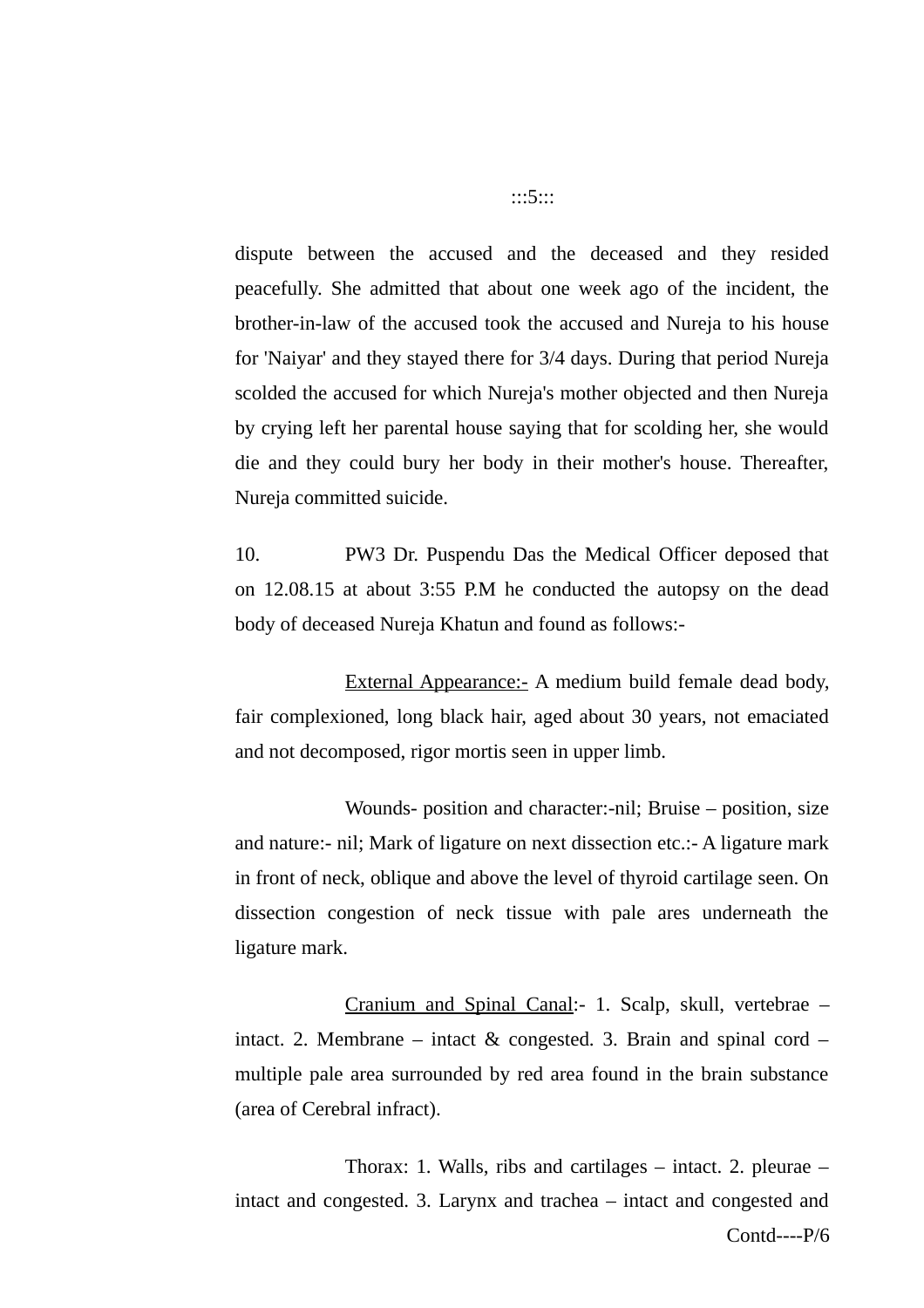edematous larynx. 4. Right lung, left lung and pericardium – intact and congested. 5. Heart and vessels – intact.

Abdomen: 1. Walls, peritoneum, mouth, pharyanx and oesophagus – intact. 2. Stomach and its contents – intact and contains undigested food matters. 3. Small intestine and its contents – intact and contains semi digested food matter. 4. Large intestine and its contents – intact and contains faecal matters. 5. Liver, spleen – intact & congested. 6. Kidneys – intact. 7. Bladder – intact and contains little amount of urine. 8. Organs of generation  $-$  external and internal :- intact, no injury seen, uterus empty normal size.

Muscles, Bones and Joints:- Injury – nil. Disease or deformity – Nil. Fracture – nil. Dislocation – nil. He proved the postmortem report as Ext.1.

During cross he stated there is no injury marks over her body and neck. He further stated that the death was due to ischemic cerebral damage resulting from hanging which is ante-mortem.

11. PW4 Nur Hussain the informant/father of the deceased in his evidence stated that five days prior to the incident Nureja came to his house and stayed for 4 days. After returning to her matrimonial home on 11.08.15 at around 5:00 P.M he was informed by one of his village that Nureja committed suicide in the house of the accused. Then immediately he rushed to the house of the accused and thereafter admitting Nureja at Lower Assam Hospital he returned home for taking money but on next day at around 8/8:30 A.M, when he came to hospital with money he found Nureja died. He further stated that till two years of marriage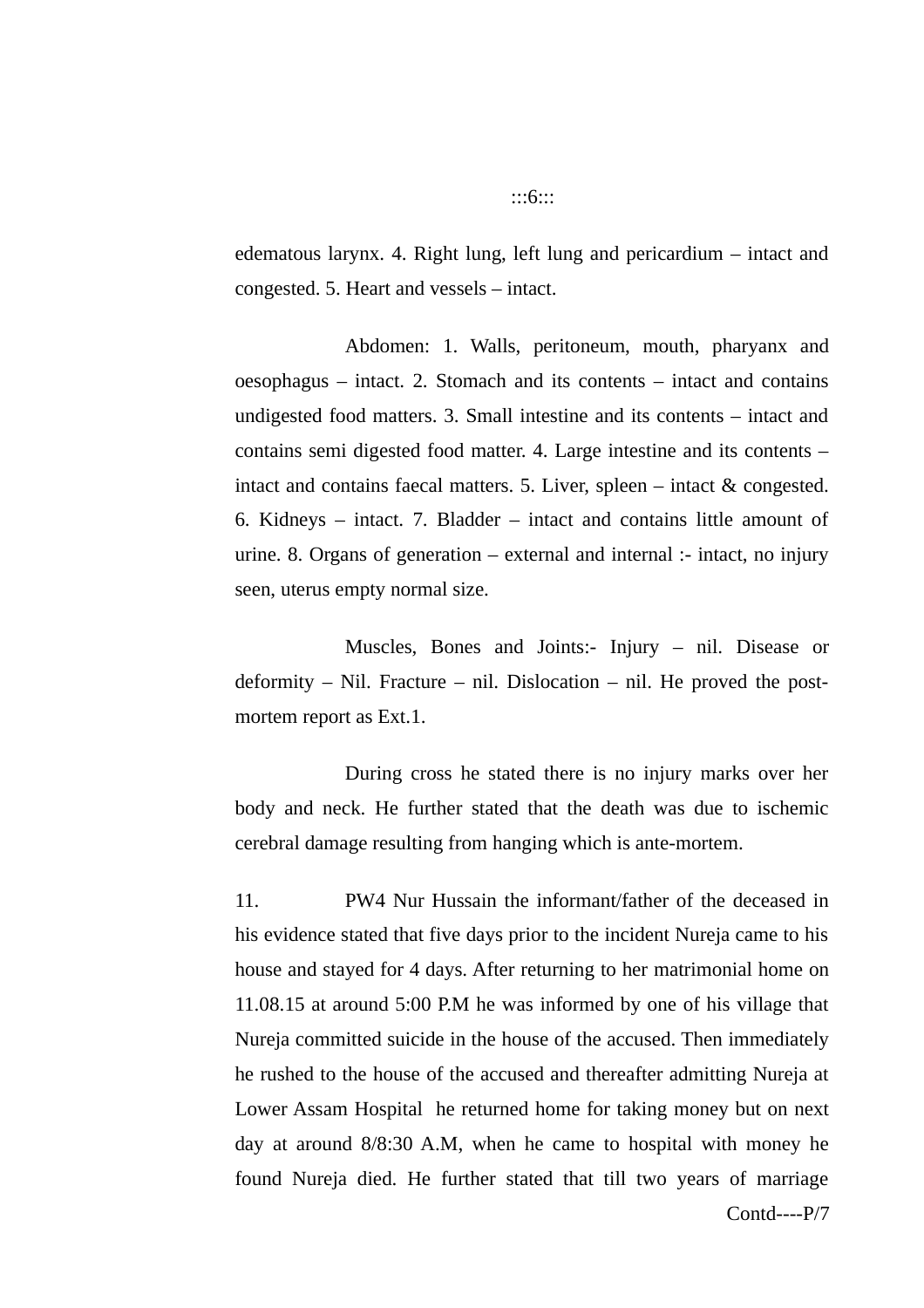Nureja and the accused led conjugal life peacefully. But thereafter the accused Ali Hussain started demanding money from Nureja which fact was informed to him by the deceased herself. He further stated that as per demand, once he sent Rs. 2,000/- to Nureja. He further stated that Nureja and the accused used to pick up quarrel and the accused also used to assault her for which once he along with headman of the village made understand them. He again stated that prior to five days of death, when Nureja came to his house she lost Rs.300 belonging to the accused and hence, he gave Rs.200 to Nureja asking her not to disclose the matter of losing money to the accused and also promised that he would pay the remaining Rs. 100 later on. He further stated that the accused confessed before Sattar dewani that he had killed Nureja by pressing her neck with the muflar. During cross, he stated that before 5 days of the incident, his son Mograb Ali took Nureja and the accused to his house for 'naiyar' and before 3 days of the incident by crying, Nureja left their house. He also stated that he could not say about the presence of other inmates of the house of the accused while she was committing suicide. He admitted that he could not say for what matter quarrel took place between the accused and the deceased after two years of marriage. But regarding dispute between the parties prior to the instant incident no case was filed. He also could not say, if the deceased committed suicide in absence of other family members at home for being scolded by her mother.

12. PW5 Sahatan Bibi @ Sahatan Nesa the mother of the deceased deposed that the accused and the victim led conjugal life peacefully for about six months and thereafter the accused and his parents used to torture her for which on three occasions, she brought Nureja for treatment and made understand the accused. She stated that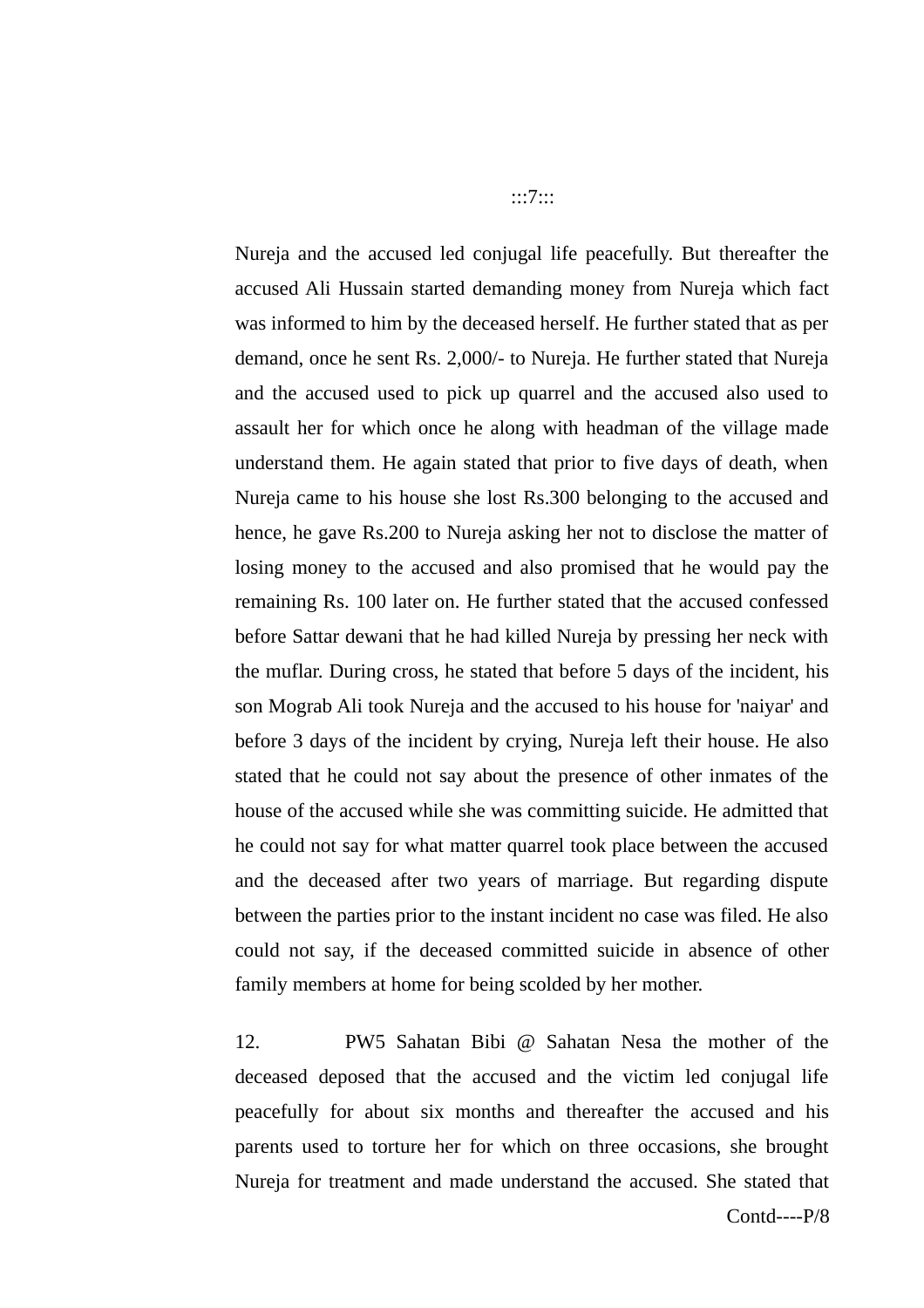prior to the incident on arrival of her (PW5) son Sahjamal who resided in Delhi, she brought Nureja and accused by sending her son Magrab and they stayed in her house for about 3/4 days but during that time they had some quarrel and then of being asked Nureja by crying told her that accused did not like her and wanted to marry another one. She also categorically stated that during that period the deceased lost Rs. 370 out of which they gave Rs.200 and promising to pay the remaining amount of Rs.170/- later on, asked not to quarrel in this matter. She further stated that hearing about the incident when she went to the house of the accused, at that time Nureja was not in a position to speak. She suspected that as the accused used to torture her from earlier, hence, the accused had killed her. During cross she stated that the accused in front of Nureja said that Firuja Khatun the wife of her brother Sarif Ali was more beautiful than her for which Nureja started crying. Hence she (PW5) rebuked Nureja. After 3 days, Nureja along with her husband returned to her matrimonial home and thereafter she committed suicide. At the time of incident the parents of the accused was cleaning jute in a pond situated in premises of their house and according to father of the accused, at that time the accused was sitting in a chair outside the house. She testified that, there was no dispute between the accused and the deceased regarding money rather petty quarrel like preparing food lately etc. took place between the parties. PW5 further stated that, child of the deceased is still residing with the parents of the accused. She testified that as in the incident Nureja was not in a position to talk, hence she said nothing about the incident. She also stated that prior to six months of the incident, the accused with the deceased started taking food separately from them (PW5). He admitted that regarding quarrel between the parties in marital life, they did not file any case earlier.

:::8:::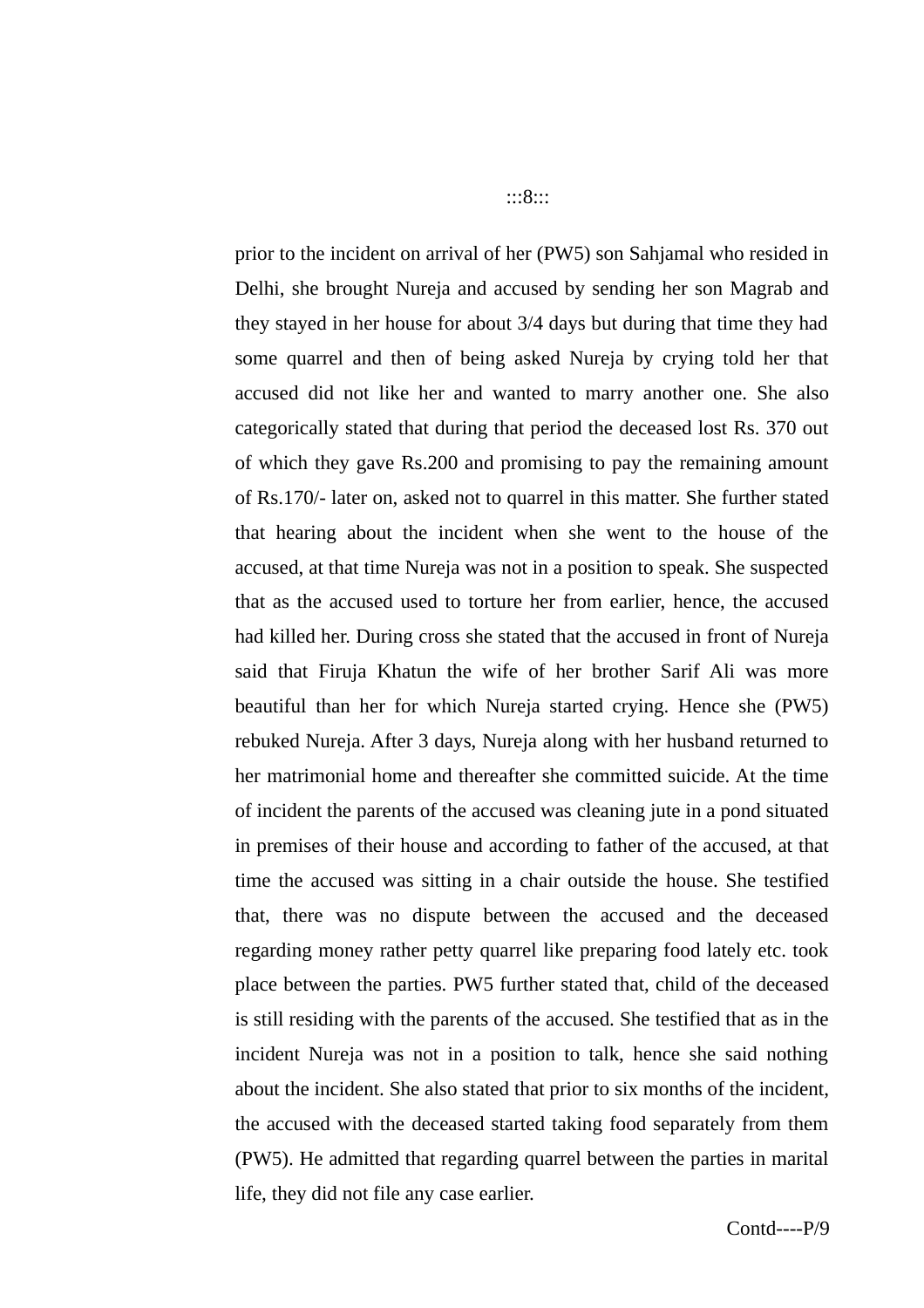13. PW6 Sahara Bibi the neighbor of the accused in her evidence stated that on the day of incident at about 11:30/12:00 noon hearing halla in the house of accused Ali Hussain, she came there and came to know that Nureja Khatun wife of Ali Hussain committed suicide. She also stated that when Nureja was brought down from hanging, she had some sense and hence, the parents of the deceased took her forcefully to Lower Assam Hospital as the accused person did not want to take her to Lower Assam Hospital and on next day of incident Nureja died. She further stated that due to quarrel in parental house, Nureja committed suicide. According to her also, she had never seen any quarrel between the deceased and the accused or his other family members. She stated that before one week of the incident, the brother of the deceased took accused Ali Hussain and Nureja for Naiyar to their house where they resided for 4/5 days and during that period, the deceased suspected the accused of having illicit relation with her sister-in-law. Hence, regarding this, the mother of the deceased scolded Nureja and then Nureja by crying said her mother that they would not get her back which incident was reported to her (PW6) by none other than but Nureja herself and after two days of returning to matrimonial home, Nureja committed suicide.

14. PW7 Manjuwara Khatun the sister of the accused deposed that on the day of incident at about 10:00/11:00 A.M when she entered into the house of the accused to bring a mirror, she had seen Nureja hanging with a maflar. Then she raised halla to which her parents and accused Ali Hussain reached there and all of them had got down Nureja. She had cut down the maflar and also provided her massage. Thereafter, Nureja was taken to Majgaon hospital and then to Barpeta and from Contd----P/10

:::9:::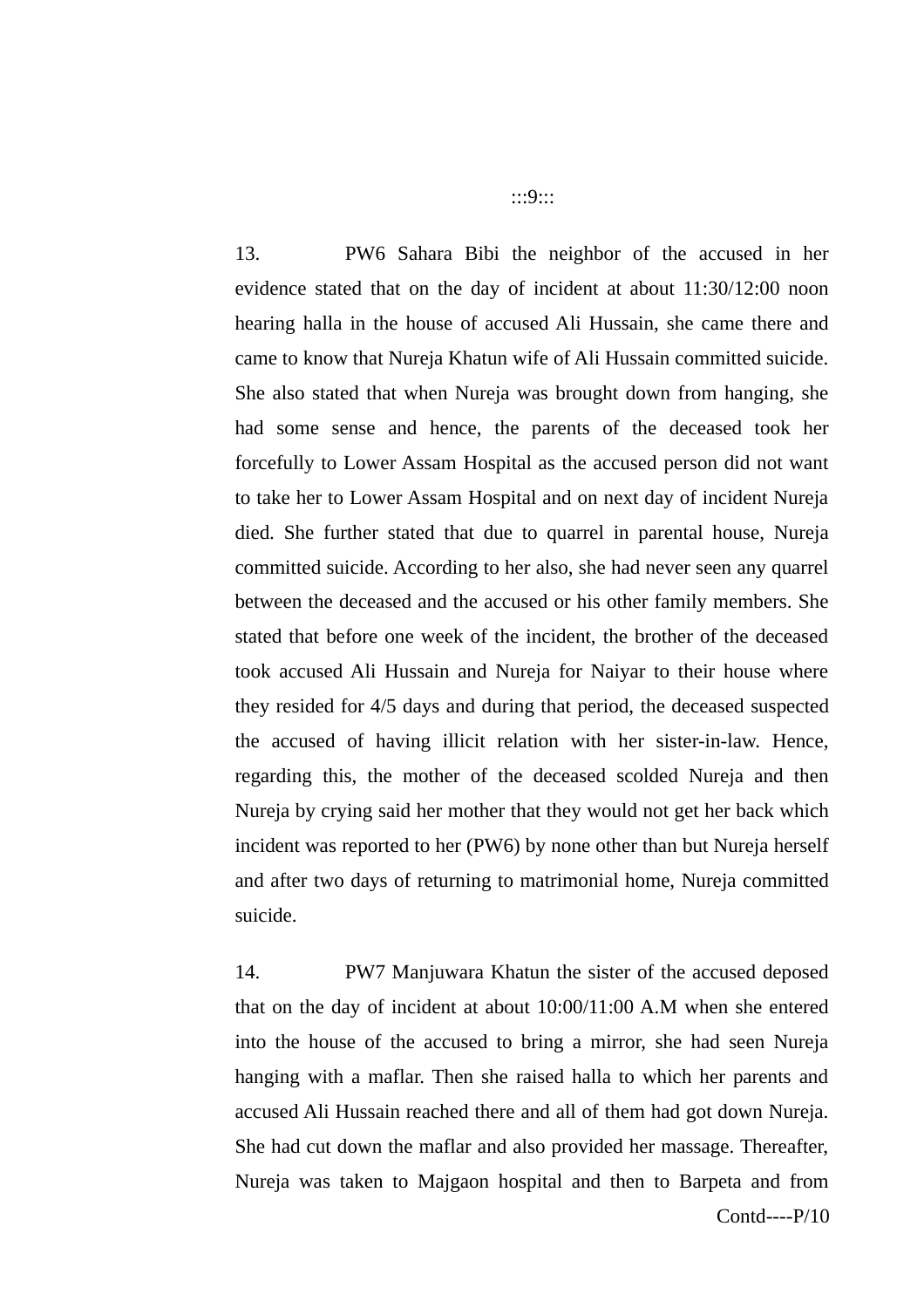Borpeta, Nureja was brought back home but her family members had taken her to Lower Assam Hospital forcefully wherein she died. She further stated that in Majgaon and Barpeta, Nureja was not admitted. During cross she stated that the deceased Nureja had never quarreled with the accused and prior to one week of incident, the brother of Nureja took Nureja and the accused to their house for 'Naiyar' and they stayed there for 3/4 days. After returning Ali Hussain told that as Nureja suspected him with her sister-in-law, hence, the mother of the accused scolded Nureja. According to her, for that matter, Nureja coming to her matrimonial home committed suicide.

15. PW8 Mohela Bewa only stated that Nureja committed suicide and died in hospital. She also during cross categorically stated that she had never seen any quarrel between the accused and the deceased. She also supporting the evidence of other witnesses stated that one week ago of the incident, Nureja's brother took Nureja and the accused to her parental home for Naiyar wherein Nureja had quarrel with her mother for suspecting the accused with her sister-in-law which fact was told to her by the deceased herself. She also stated that as the deceased could not tolerate quarrel with her mother, hence she committed suicide.

16. PW9 Somarjyoti Ray the Investigating Officer deposed that on 11.08.15 while he was serving at North Bongaigaon PP at about 10:15 A.M on receipt of an F.I.R from PW4 Nur Hussain (Ext.2) about committing suicide of his daughter Nureja Khatun who died on 12.08.15, the I/C, North Bongaigaon P.P instructed him to take necessary steps and sent the F.I.R to the O/C Bongaigaon P.S for registering an UD case. Accordingly, he took the steps for conducting inquest on the dead body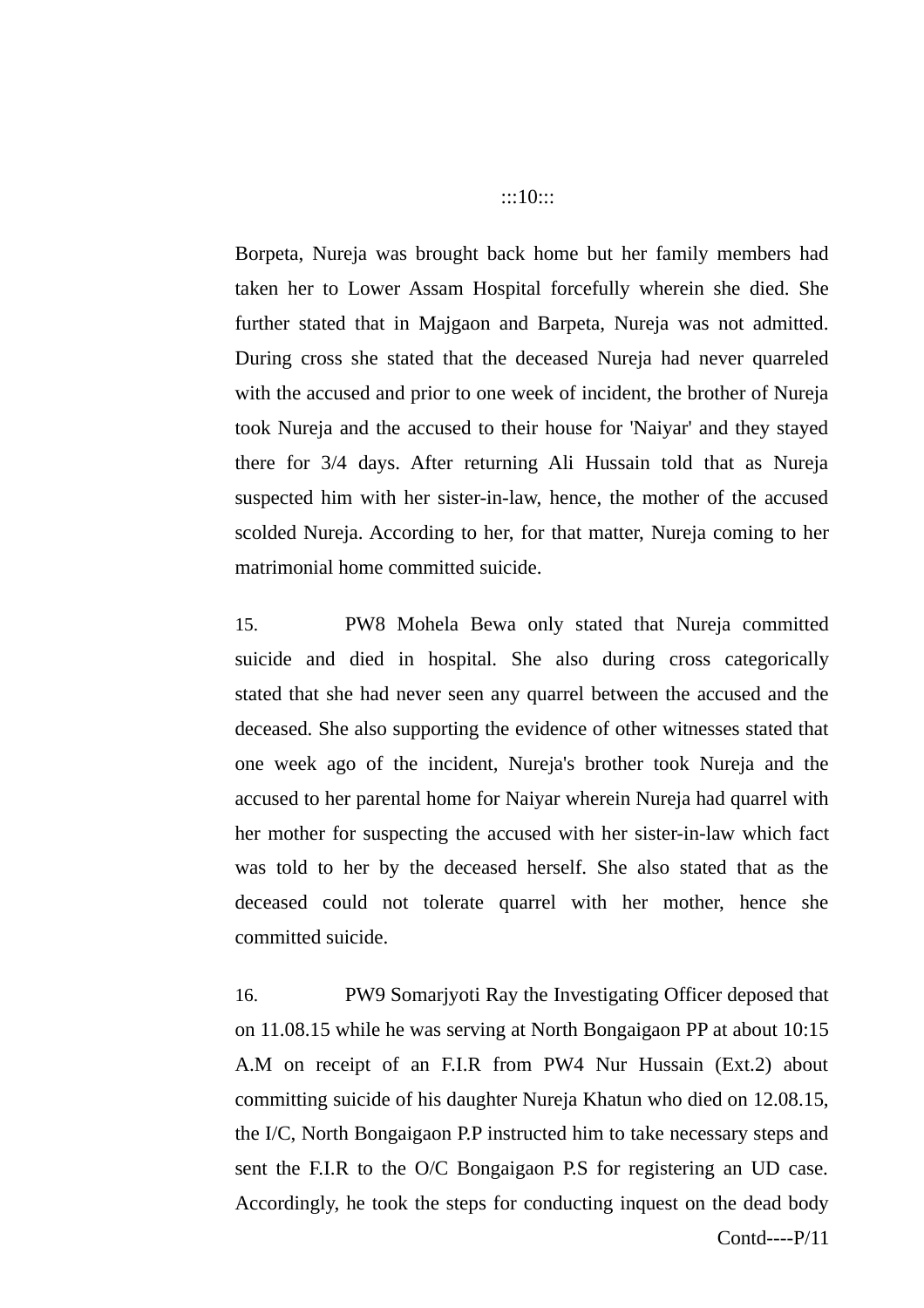### :::11:::

by Executive Magistrate at Lower Assam Hospital and thereafter sent the dead body for post-mortem examination. He proved the inquest report as Ext.3. Later on, a case was registered on filing an F.I.R by PW4 again.

17. PW10 Ajit Kr. Ray the Investigating Officer of this case deposed that on 14.08.15 while he was working as I/C, North Bongaigaon P.P on receiving the F.I.R from PW4 Nur Hussain, he sent the same to the O/C, Bongaigaon P.S for registering a case and also recorded the statement of the informant in the thana premises. During investigation, he found that PW9 S.I Somarjyoti Ray already took steps regarding inquest and postmortem examination in UD case No. 42/15 which was later on amalgamated with this case. In course of investigation, he visited the place of occurrence, prepared the sketch map of the P.O, recorded the statement of the witnesses, arrested the accused Ali Hussain and submitted charge-sheet against the accused u/s 304B IPC vide Ext.6. He proved the second F.I.R lodged by Nur Hussain as Ext.4 and sketch map as Ext.5. During cross, he stated that he received the Ext.4 F.I.R on 14.08.15. He confirmed that PW4 Nur Hussain did not tell before him that the accused before Sattar Dewani confessed that he killed the deceased with muflar. He admitted that when the accused came to thana, he arrested him.

18. In this case, admittedly the marriage between the accused and the deceased was solemnized five years back of the date of occurrence and out of the wedlock a child was born. The evidence of PW4 the father of the deceased is that after two years of marriage, accused demanded money from deceased Nureja and accordingly once he sent Rs.2,000/- to Nureja. Though this witness stated that the deceased and the accused picked up quarrel and she was assaulted by the accused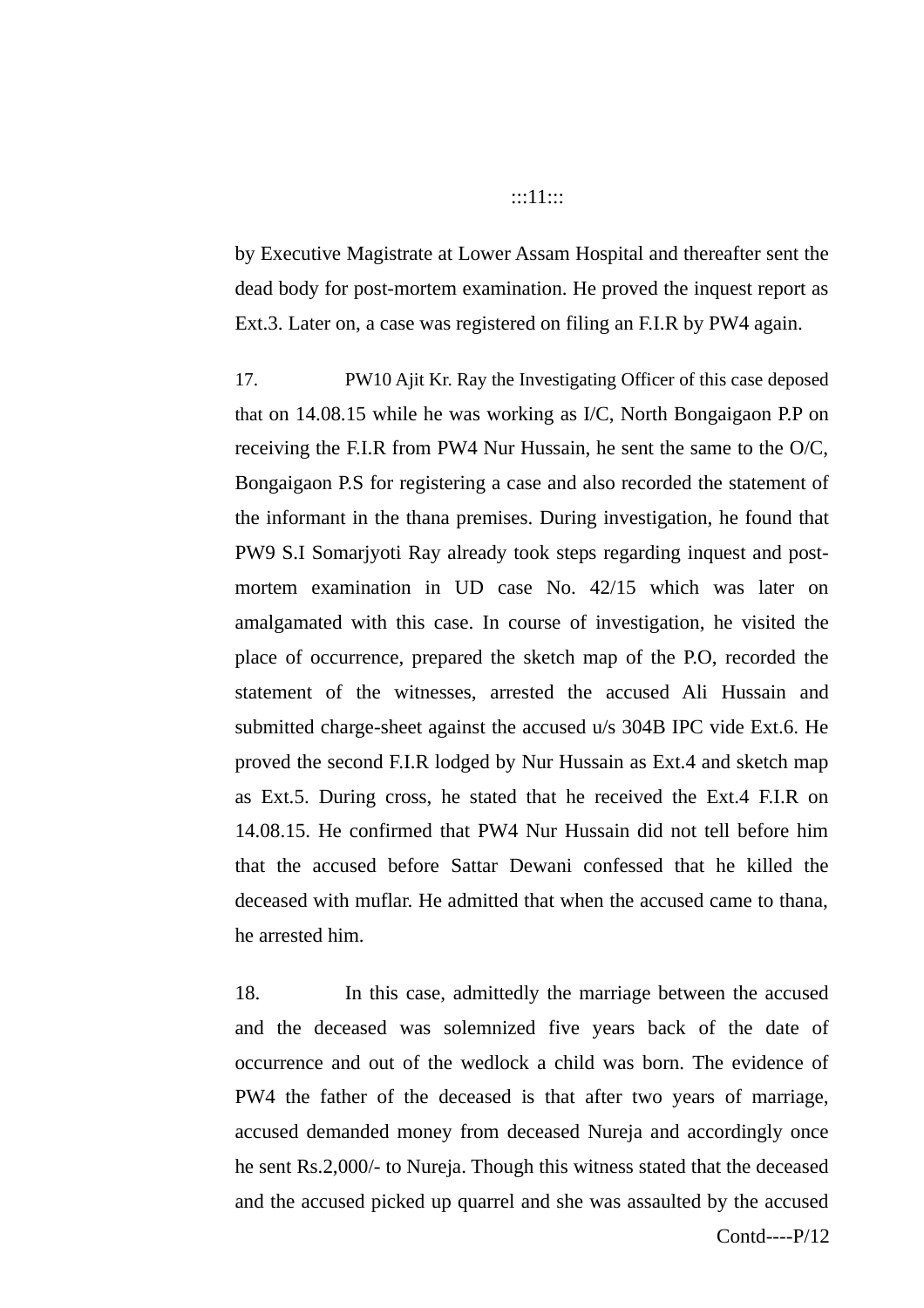but during cross he stated that he did not know for what matter, quarrel took place between husband and wife. The fact of demanding money and paying Rs.2,000/- was not supported by most natural witness i.e. PW5 the mother of the deceased. Regarding torture, her allegation is that the accused and his parents used to scold and assault her. But she said nothing regarding manner of assault. Further, according to father, deceased led conjugal life peacefully for two years but mother alleged that since six months of marriage, the accused had assaulted Nureja. Other witnesses remain silent about torture or demand of dowry.

19. In order to appreciate the evidence of PW4, it is useful to refer the definition of "dowry death" under Section 304-B IPC which reads as under:-

"304-B. *Dowry death*. – (1) Where the death of a woman is caused by any burns or bodily injury or occurs otherwise than under normal circumstances within seven years of her marriage and it is shown that soon before her death she was subjected to cruelty or harassment by her husband or any relative of her husband for, or in connection with, any demand for dowry, such death shall be called 'dowry death', and such husband or relative shall be deemed to have caused he death.

*Explanation*. – For the purpose of this sub-section, 'dowry' shall have the same meaning as in Section 2 of the Dowry Prohibition Act, 1961 (28 of 1961).

(2) Whoever commits dowry death shall be punished with imprisonment for a term which shall not be less than seven years but which may extend to imprisonment for life."

#### :::12:::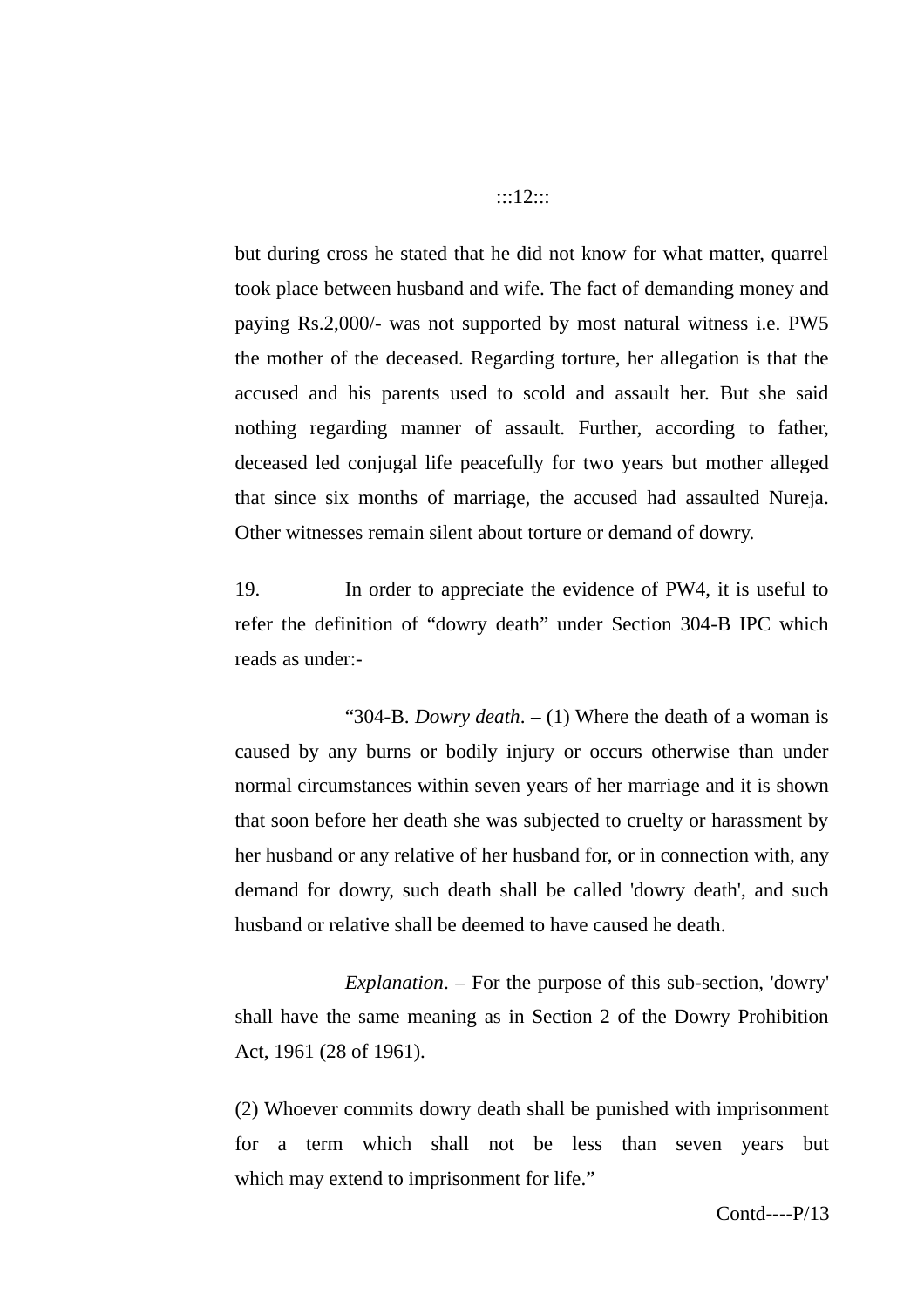### :::13:::

20. A perusal of Sec. 304-B IPC clearly shows that if a married woman dies otherwise than under normal circumstances within seven years of her marriage and it is shown that soon before her death she was subjected to cruelty or harassment by her husband or any relative of her husband in connection with any demand for dowry, such death shall be called ''dowry death'' and such husband or relative shall be deemed to have caused the death. The conditions precedent for establishing an offence under this section are:

(a) that a married woman had died otherwise than under normal circumstances;

(b) such death was within seven years of her marriage; and

(c) the prosecution has established that there was cruelty and harassment in connection with demand for dowry soon before her death.

21. This section will apply whenever the occurrence of death is preceded by cruelty or harassment by the husband or in-laws for dowry and death occurs in unnatural circumstances. The intention behind the section is to fasten guilt on the husband or in-laws though they did not in fact caused the death.

22. In this case according to PW4, deceased told him that the accused demanded her money for which he once sent Rs.2,000/- to Nureja. So, he did not allege that the accused himself demanded him money or that he paid Rs. 2,000/- to the accused. Giving money of Rs. 2,000/- has not supported by her mother. Other witnesses, no where stated about any mal treatment to the deceased or any incident of torture. Rather PW1, PW6 and PW8 the neighbors, PW2 and PW7 mother and sister respectively of the accused categorically stated that they never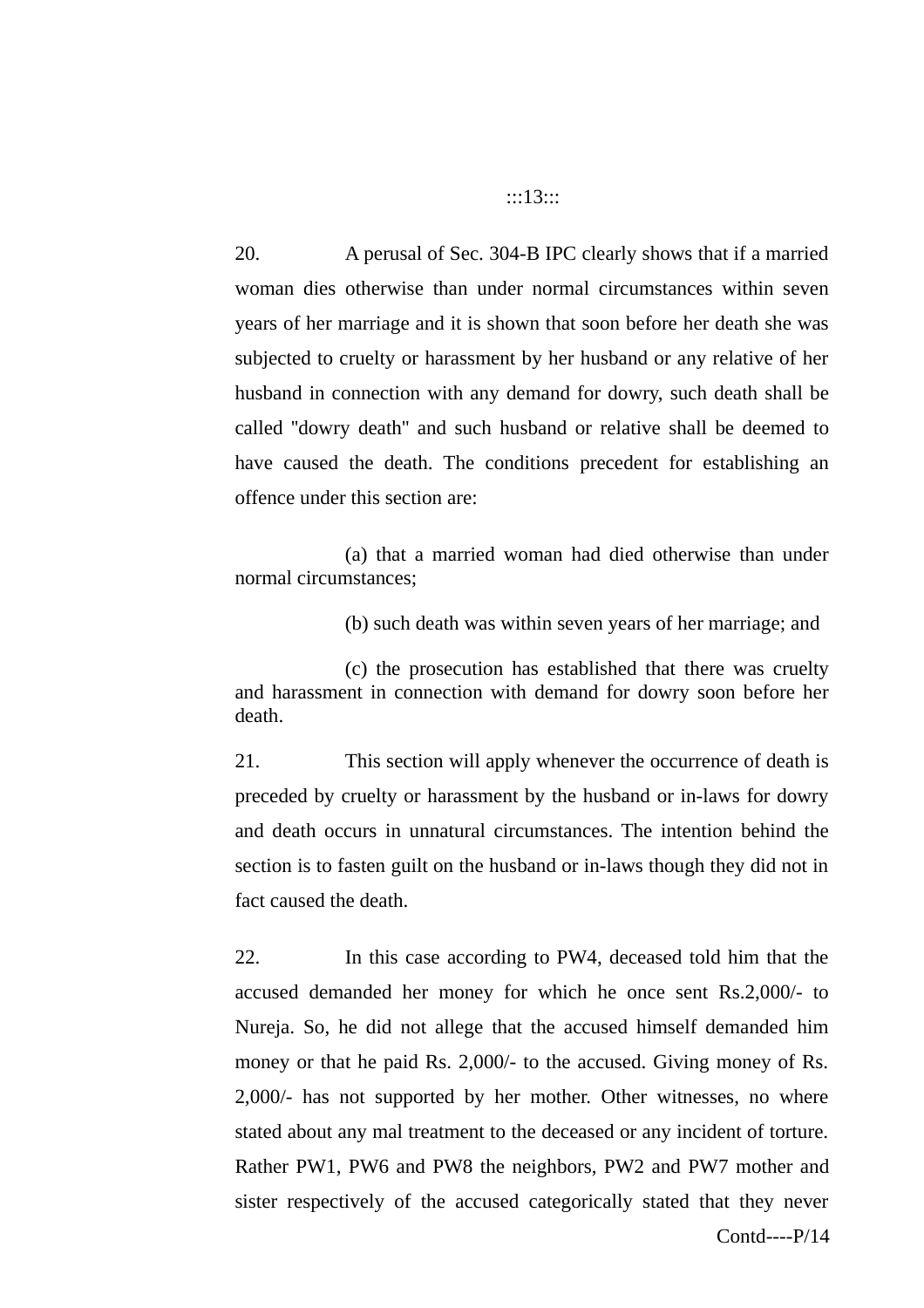heard or seen any quarrel between the accused and the deceased. Admittedly, out of love, the deceased married the accused. Though PW5 deceased's mother testified that on three occasions, they brought the deceased to her parental house and got treated her but no medical document is proved by prosecution. On the other hand, PW5 is the same breath again negates of any quarrel between the husband and wife. According to her, sometimes regarding some minor matters like preparing food lately they had quarrel. For some petty quarrel between husband and wife, one could not be held guilty for dowry death. On the other hand, the parents of the deceased admitted that before 5 days of the fateful incident, the deceased with the accused came to her parental home on 'Naiyar' and stayed there for three days and during that period the deceased had quarrel with the accused as the accused told that her brother's wife is more beautiful than her which fact was reported by the deceased herself to her mother. For that matter, her mother abused her and thereafter returning to matrimonial home, the deceased committed suicide. PW6 and PW8 the neighbors of the accused also categorically stated that none other than the deceased herself after returning matrimonial home told them about quarrel with her own mother for suspecting the accused with her brother's wife PW5 mother of the victim also stated that after quarrel with her mother, the accused and the deceased returned home and after 2/3 days, she committed suicide. All the PWs categorically stated that the deceased did not die instantly and on next day she died in hospital. The post-mortem report also supported that she died due to ischemic cerebral damage resulting from hanging.

23. Section 304-B IPC read with section 113-B of the Evidence Act shows that there must be material to show that soon before her death,

#### :::14:::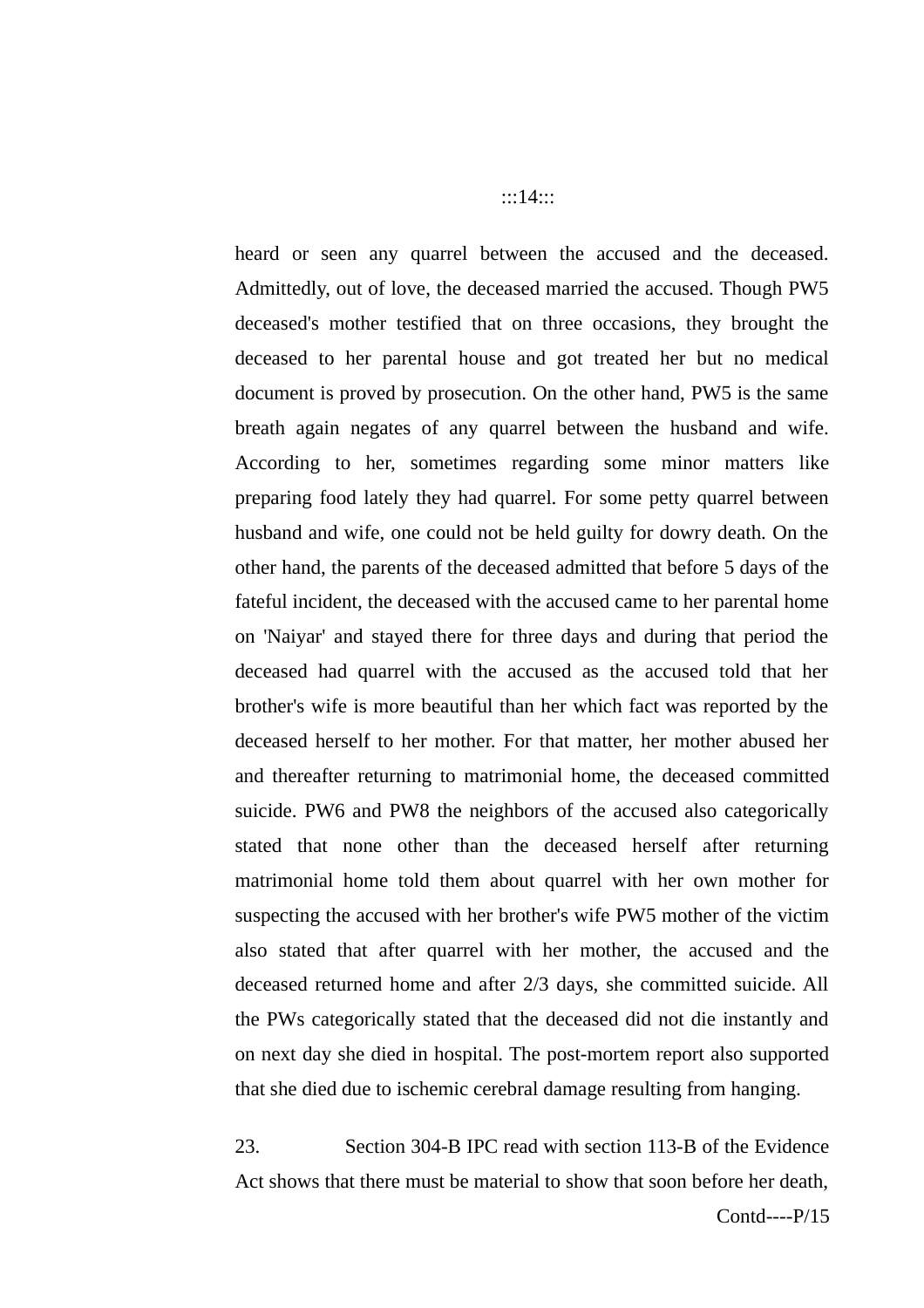the victim was subjected to cruelty or harassment. In other words, the prosecution has to rule out the possibility of a natural or accidental death so as to bring it within the purview of "death occurring otherwise than in normal circumstances". The prosecution is obliged to show that soon before the occurrence, there was cruelty or harassment and in that case presumption operates. As observed earlier, in this case, the cruelty meted to the victim is too remote. In such circumstances the evidence of PWs particularly the admission of the parents coupled with the post-mortem report, the possibility of committing suicide for the incident of suspecting the accused with victim's brother's wife for which she was scolded by her mother, cannot be ruled out.

24. Further, as per evidence of the mother of the deceased, at the time of incident, the parents of the accused was cleaning jute in the pond of their premises and as per version of the father of the accused, the accused was sitting on a chair outside the home at that time. There is no iota of evidence that at the time of incident accused was within his house.

25. From the reasons aforementioned, I am of the opinion that the prosecution failed to prove its case beyond all reasonable doubt and the accused is entitled to benefit of doubt. Accordingly, accused Ali Hussain is acquitted on benefit of doubt and set him at liberty forthwith. His bail bond shall remain in force till next six months.

26. Given under my hand and the seal of this court on this 11<sup>th</sup> day of **April, 2017.**

## :::15:::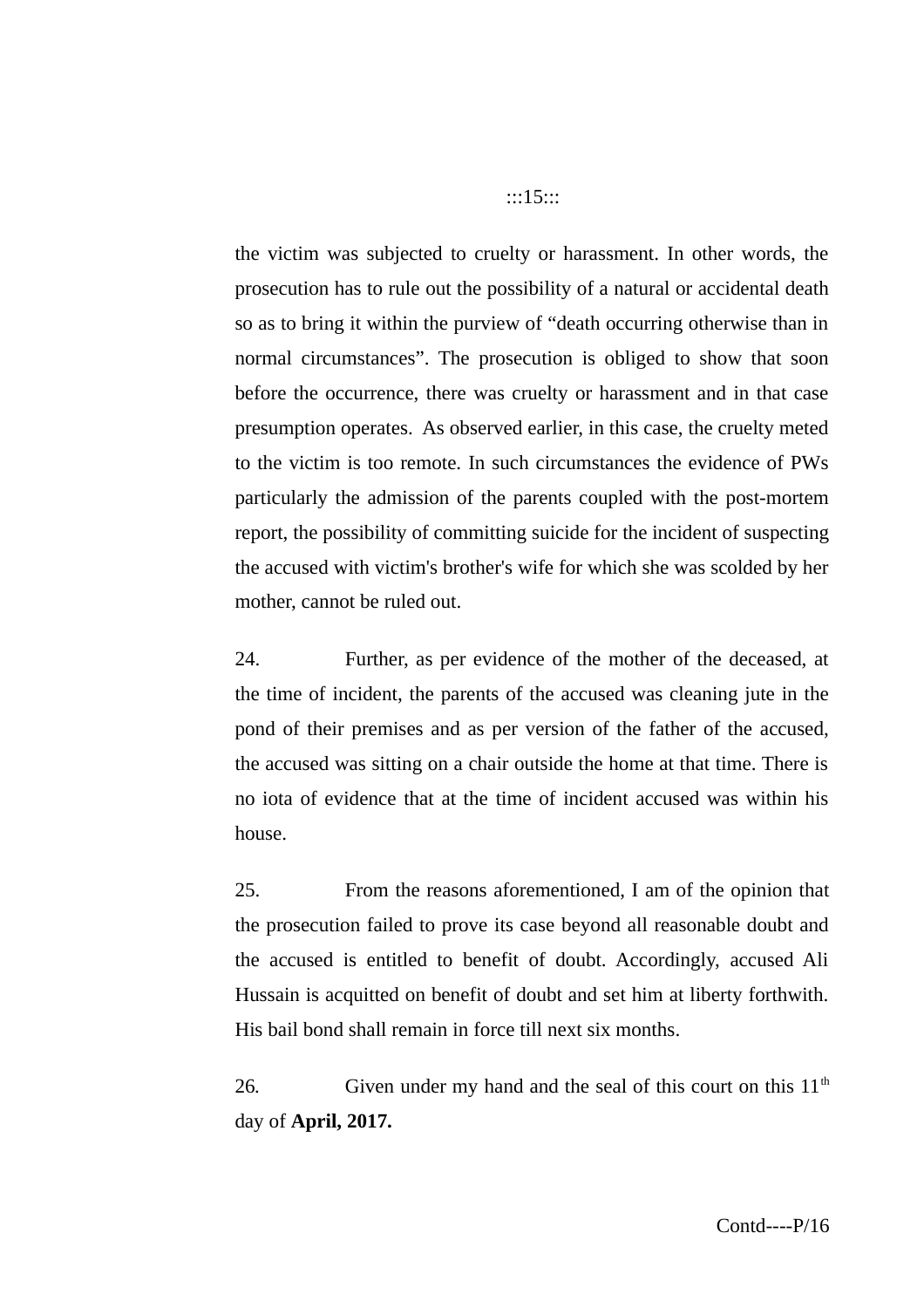:::16:::

 *(I. Barman) Sessions Judge, Bongaigaon.* 

*Dictated and corrected by me,*

 *(I. Barman) Sessions Judge, Bongaigaon.*

\*\*\*\*\*